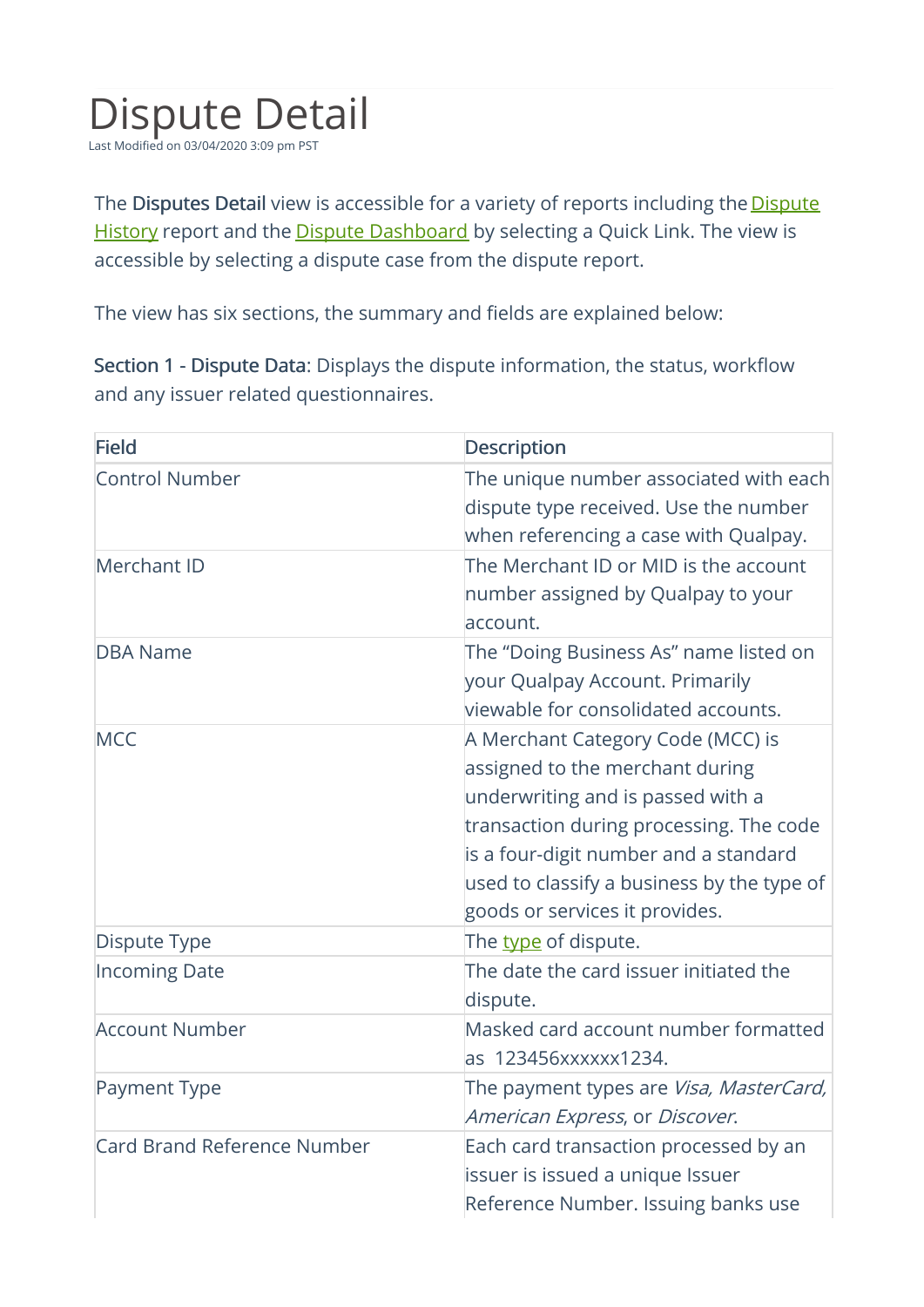| <b>Field</b>               | Descriptiber to trace transactions.                                                                                                                                                              |
|----------------------------|--------------------------------------------------------------------------------------------------------------------------------------------------------------------------------------------------|
| Dispute Amount             | The amount that is being disputed (can<br>be different from original transaction<br>amount.)                                                                                                     |
| <b>Dispute Status</b>      | The status of a dispute.                                                                                                                                                                         |
| <b>Dispute Status Date</b> | The date the current status was applied<br>to a dispute.                                                                                                                                         |
| <b>Reason Code</b>         | Explains the reason for a dispute.                                                                                                                                                               |
| <b>Warning Bulletin</b>    | A warning bulletin is a list of credit cards<br>that are reported stolen, canceled or<br>compromised in some way. A yes<br>indicator means that this card was<br>included in a Warning Bulletin. |
| Workflow                   | Used primarily for Visa to describe the<br>Allocation and Collaboration workflows.<br>All other disputes are defined as<br>Standard.                                                             |
| Questionnaires             | View any associated issuer<br>questionnaires to assist in answering a<br>dispute. Currently, this feature only<br>supports Visa issuers.                                                         |

## Section 2 - Original Transaction Data: Displays the original transaction information.

| <b>Field</b>              | <b>Description</b>                                                                                                                          |
|---------------------------|---------------------------------------------------------------------------------------------------------------------------------------------|
| <b>Transaction Date</b>   | The date the transaction was authorized.                                                                                                    |
| Original Account Number   | Masked card number formatted as<br>123456xxxxxx1234.                                                                                        |
| <b>Batch Number</b>       | A system generated number used to<br>identify your batch.                                                                                   |
| <b>Transaction Amount</b> | The amount of the transaction in the<br>processed currency.                                                                                 |
| Currency                  | The currency of a transaction.                                                                                                              |
| Reference Number          | A reference number is a unique number<br>generated for each adjustment made to<br>your deposit account.<br>This number is also the acquirer |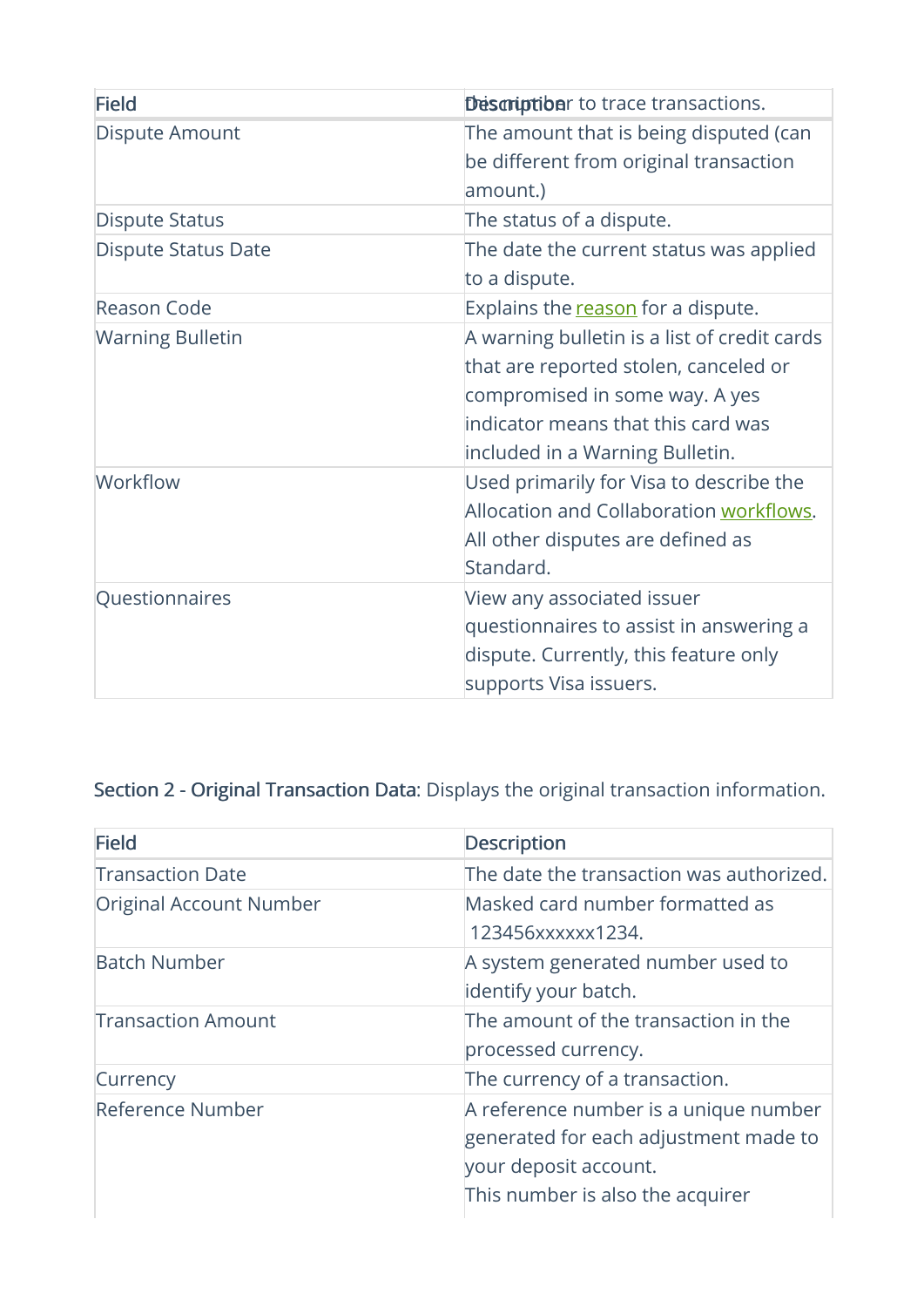| <b>Field</b>                 | Descriptionumber and can be used to             |
|------------------------------|-------------------------------------------------|
|                              | search both the <b>Dispute History</b> and      |
|                              | <b>Transactions</b> reports for the correlating |
|                              | dispute or initial transaction respectively.    |
| Acquirer Reference Number    | An 11-digit number generated by the             |
|                              | product initiating the transaction. It is       |
|                              | available when the transaction is settled       |
|                              | and is a unique number that both the            |
|                              | acquirer and the issuer can use to              |
|                              | identify a transaction. For chargeback          |
|                              | adjustments, the acquirer reference             |
|                              | number is used as the deposit reference         |
|                              | number. You can use this number to              |
|                              | search Dispute History and Transactions         |
|                              | for the correlating dispute or initial          |
|                              | transaction respectively.                       |
| Purchase ID                  | For third-party payment gateway                 |
|                              | processing, the purchase ID is available        |
|                              | when the transaction is settled. The            |
|                              | purchase ID, sometimes called the               |
|                              | invoice ID, is input by you at the time of      |
|                              | transaction processing. The value may           |
|                              | appear on the cardholder statement and          |
|                              | can be used for reconciliation purposes.        |
|                              | This value is system generated when             |
|                              | transactions are initiated by the Qualpay       |
|                              | Recurring Billing engine.                       |
| <b>Authorization Code</b>    | A five or six number generated by the           |
|                              | issuing bank, to validate a credit card         |
|                              | whenever it is approved for the sale of a       |
|                              | good or a service.                              |
| <b>Authorization Tran ID</b> | A Unique ID for an authorized                   |
|                              | transaction.                                    |
| <b>AVS Result</b>            | <b>AVS result</b> received from issuing bank at |
|                              | the time of the initial transaction.            |
| <b>CVV2 Result</b>           | <b>CVV2</b> result received from issuing bank   |
|                              | at the time of the initial transaction.         |
| MOTO/eComm Ind               | The Mail-Order Telephone-Order                  |
|                              | (MOTO)/ e-Commerce indicator is sent            |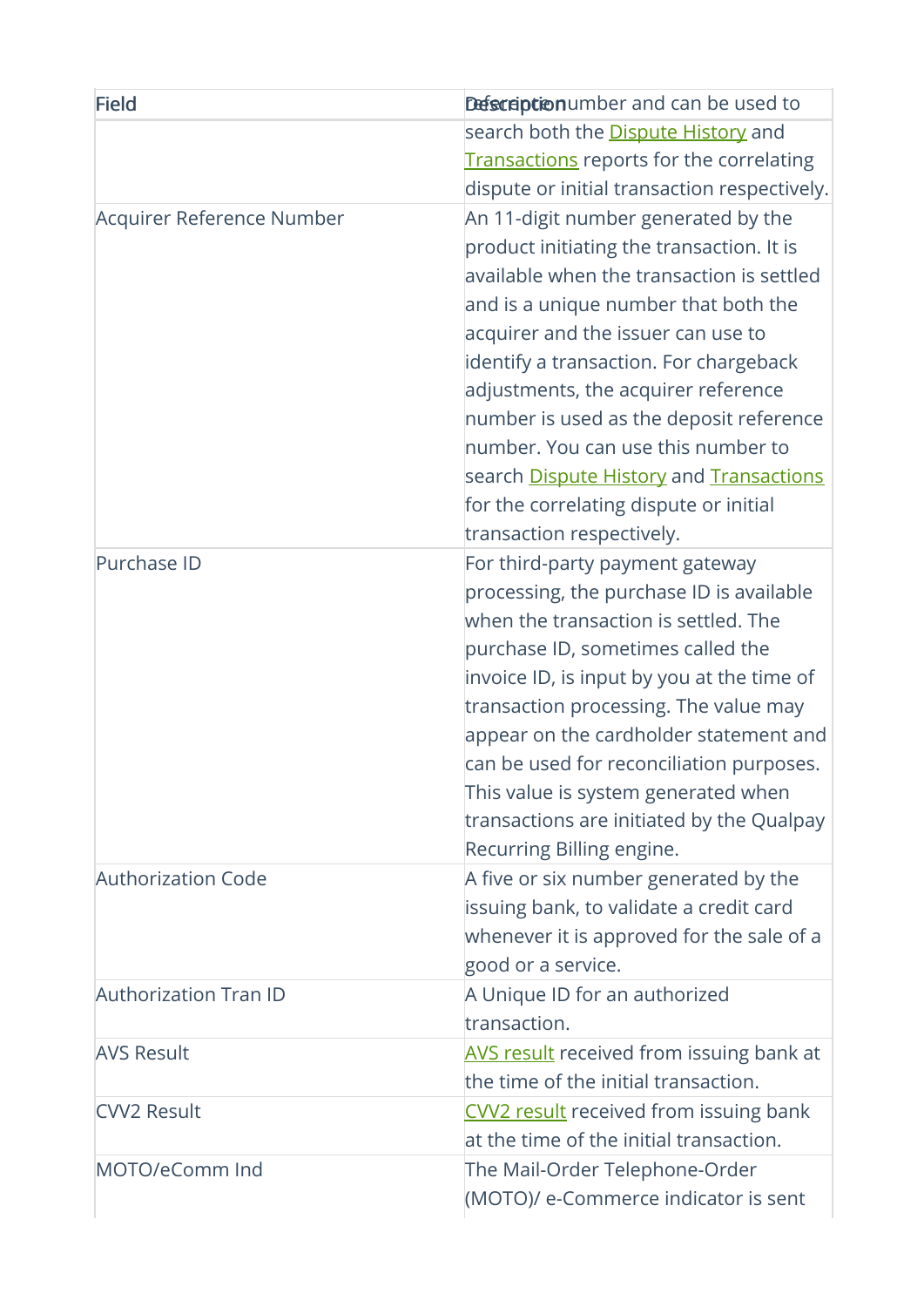| Field                 | <b>Diescriptiotransaction by the payment</b>                                                                                                                                                                                                                |
|-----------------------|-------------------------------------------------------------------------------------------------------------------------------------------------------------------------------------------------------------------------------------------------------------|
|                       | gateway, indicating to the card brands<br>the type of card-not-present transaction.<br>Below is the full list of indicators:                                                                                                                                |
|                       | O - Card Present (not MOTO/e-<br>Commerce)                                                                                                                                                                                                                  |
|                       | 1 - One-time MOTO transaction                                                                                                                                                                                                                               |
|                       | $2$ - Recurring                                                                                                                                                                                                                                             |
|                       | 3 - Installment                                                                                                                                                                                                                                             |
|                       | 5 - Full 3D-Secure transaction                                                                                                                                                                                                                              |
|                       | $6$ - Merchant 3D-Secure transaction                                                                                                                                                                                                                        |
|                       | 7- e-Commerce channel encrypted (SSL).                                                                                                                                                                                                                      |
| <b>POS Entry Mode</b> | A 2-digit code selected by the product<br>initiating the transaction to inform the<br>issuer about the way the credit card data<br>was entered.                                                                                                             |
| Foreign Card Ind      | Foreign Card Indicator will show whether<br>a credit card was issued in the<br>merchant's country. The letter Fwill<br>appear only when the card is foreign to<br>the merchant.                                                                             |
| Merchant Reference    | A value created and input by you at the<br>time of the transaction; can be used for<br>reconciliation purposes.                                                                                                                                             |
| Payment Gateway ID    | Only available when processing through<br><b>Qualpay Virtual Terminal, Qualpay</b><br>Payment Gateway, Qualpay Checkout,<br><b>Qualpay Recurring Billing, and Qualpay</b><br><b>Invoicing.</b> The Payment Gateway ID<br>uniquely identifies a transaction. |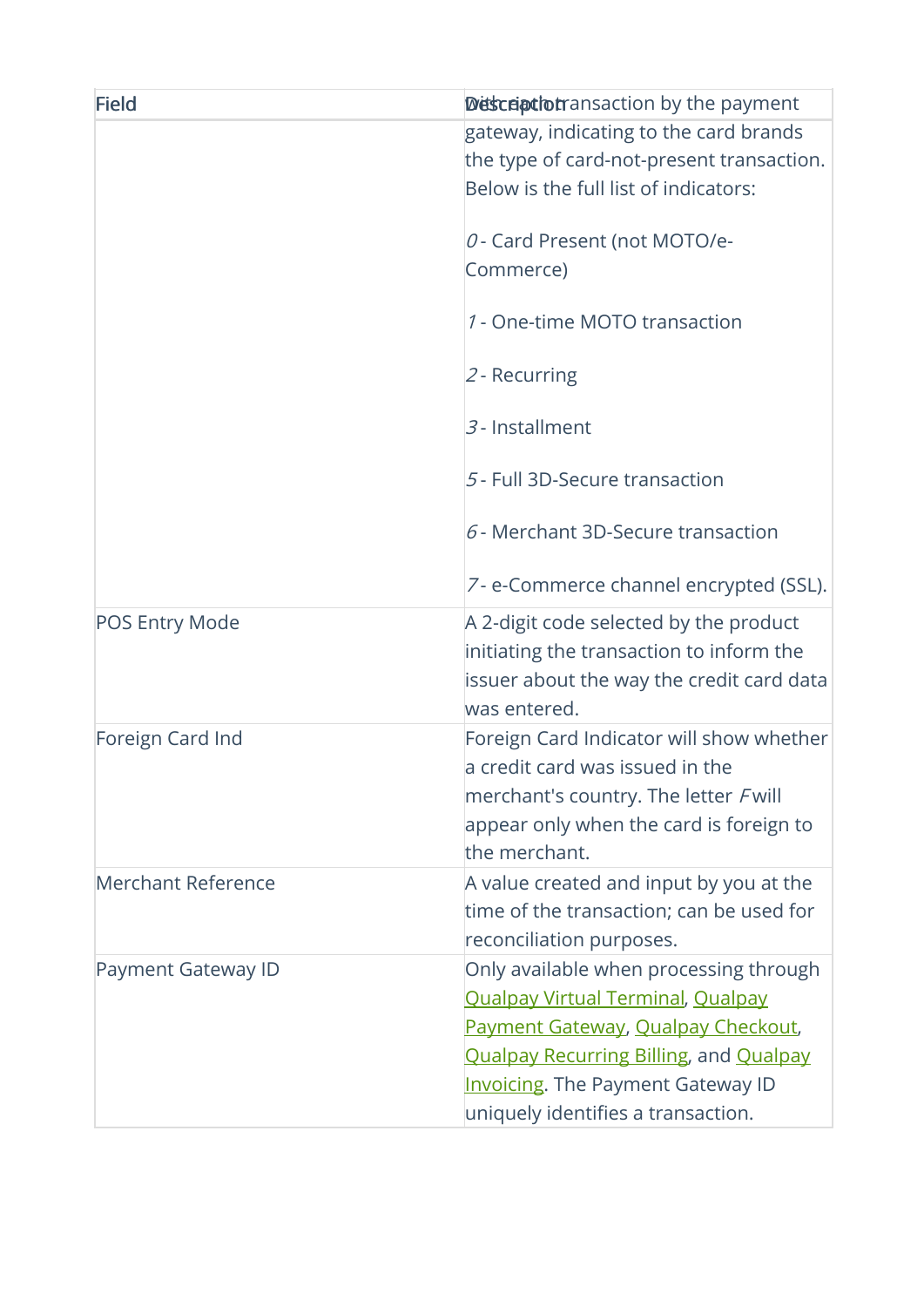Section 3: Response Requirements: Provides guidance on how to respond to the dispute.

Section 4: Response Details: Provides information and the documentation that you used when responding to the dispute either via Qualpay Manager or if your thirdparty used the Disputes API to respond to the dispute on your behalf.

Section 5: Related Cases: A transaction can receive multiple disputes depending on how you and the issuer respond to the initial dispute. Select the control number pop-out icon to view the dispute detail for the related dispute.

| <b>Field</b>              | <b>Description</b>                                                                                                                                                                                                                                                                                                                                                                                                                                                                              |
|---------------------------|-------------------------------------------------------------------------------------------------------------------------------------------------------------------------------------------------------------------------------------------------------------------------------------------------------------------------------------------------------------------------------------------------------------------------------------------------------------------------------------------------|
| <b>Control Number</b>     | The unique number associated with each<br>dispute type received. Use the number<br>when referencing a case with Qualpay.                                                                                                                                                                                                                                                                                                                                                                        |
| <b>Incoming Date</b>      | The date the card issuer initiated the<br>dispute.                                                                                                                                                                                                                                                                                                                                                                                                                                              |
| <b>Type</b>               | The type of dispute.                                                                                                                                                                                                                                                                                                                                                                                                                                                                            |
| <b>Reason Code</b>        | Explains the reason for a dispute.                                                                                                                                                                                                                                                                                                                                                                                                                                                              |
| <b>Account Number</b>     | Masked card account number formatted<br>as 123456xxxxxx1234.                                                                                                                                                                                                                                                                                                                                                                                                                                    |
| Acquirer Reference Number | An 11-digit number generated by the<br>product initiating the transaction. It is<br>available when the transaction is settled<br>and is a unique number that both the<br>acquirer and the issuer can use to<br>identify a transaction. For chargeback<br>adjustments, the acquirer reference<br>number is used as the deposit reference<br>number. You can use this number to<br>search Dispute History and Transactions<br>for the correlating dispute or initial<br>transaction respectively. |
| Amount                    | The amount that is being disputed (can<br>be different from original transaction<br>amount).                                                                                                                                                                                                                                                                                                                                                                                                    |